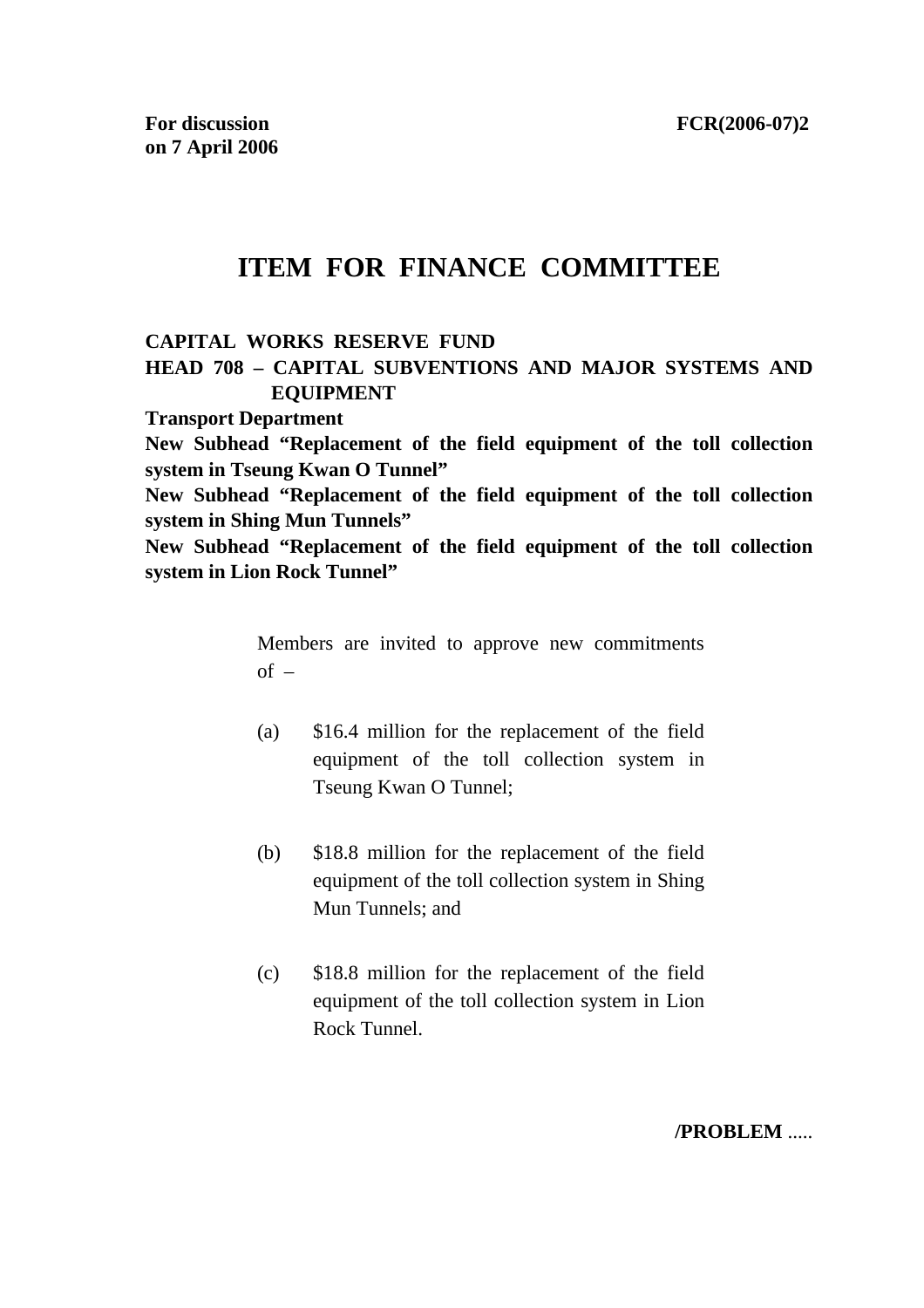### **PROBLEM**

The field equipment of the toll collection systems for the manual toll lanes<sup>1</sup> in Tseung Kwan O Tunnel (TKOT), Shing Mun Tunnels (SMT) and Lion Rock Tunnel (LRT) are reaching the end of their serviceable life.

# **PROPOSAL**

2. The Commissioner for Transport, with the support of the Secretary for Environment, Transport and Works, proposes to replace the field equipment of the toll collection systems for the manual toll lanes in the following tunnels at the stated estimated costs –

|     |             |              | \$ million |
|-----|-------------|--------------|------------|
| (a) | <b>TKOT</b> |              | 16.4       |
| (b) | <b>SMT</b>  |              | 18.8       |
| (c) | <b>LRT</b>  |              | 18.8       |
|     |             | <b>Total</b> | 54.0       |

### **JUSTIFICATION**

l

3. The field equipment of the toll collection systems has been in operation for 15 years. According to the Director of Electrical and Mechanical Services, most components of the equipment are reaching the end of their serviceable life and are beyond economical repair. The equipment is now showing signs of aging with reducing reliability. Moreover, it has become increasingly difficult to maintain the aged equipment and to procure the obsolete spare parts in the market. Further delay in replacement could lead to complete system failures, which would seriously affect the efficiency of toll collection and traffic throughput, causing congestion in the tunnels concerned and in their vicinity.

/4. .....

<sup>1</sup> The toll field equipment for the autotoll lanes at Tseung Kwan O Tunnel, Shing Mun Tunnels and Lion Rock Tunnel are currently provided and maintained by the Autotoll Company Limited. The equipment is not covered by the three proposed replacement projects in question.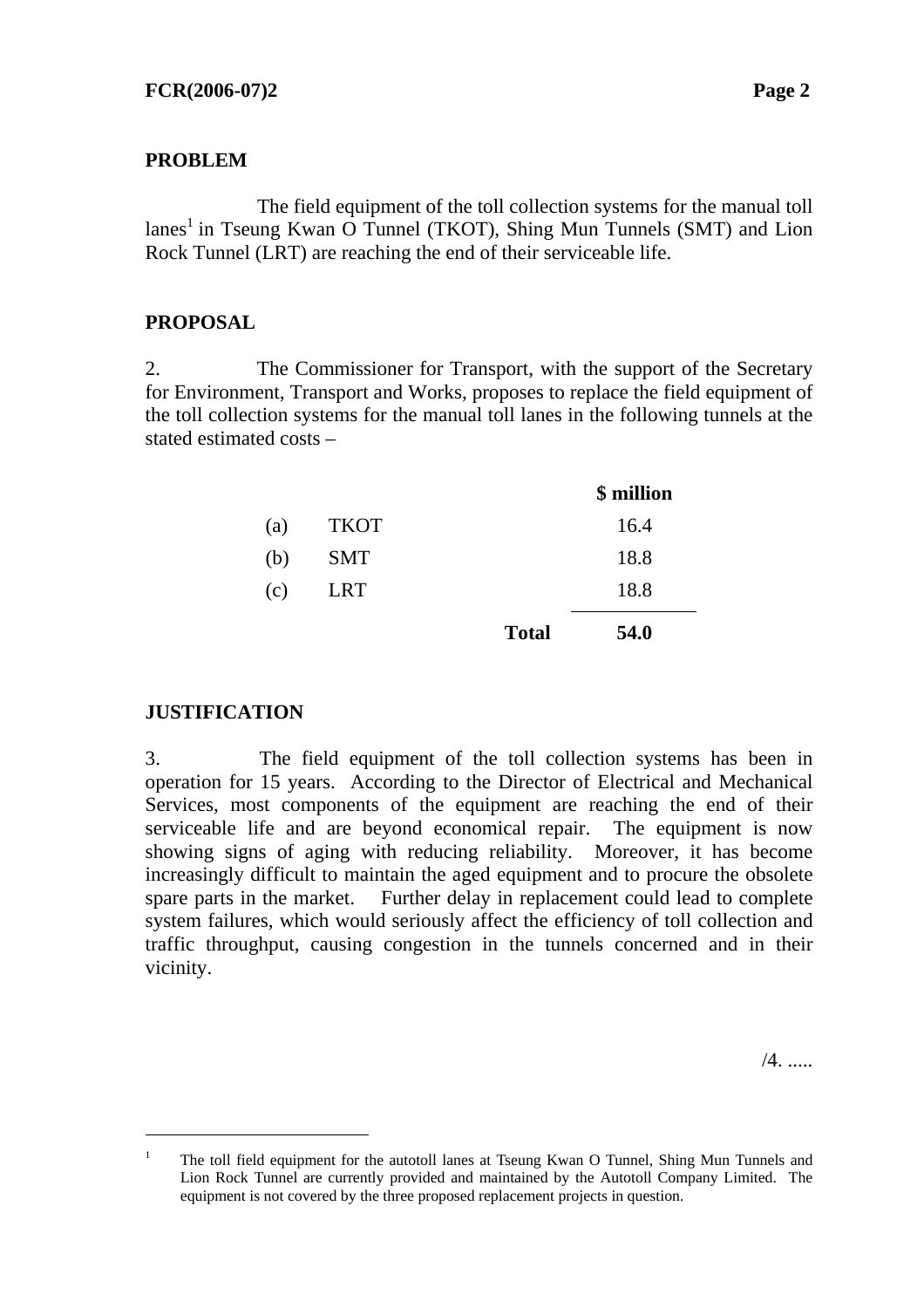4. In view of the above-mentioned maintenance problems and the long lead time for tendering, delivery, installation and commissioning works, we consider that it is necessary to start the replacement projects as soon as possible.

5. The new field equipment will adopt the most advanced technologies to minimise equipment downtime and avoid unexpected toll lane closures. Detailed real-time equipment status and toll registration information will be indicated at the toll supervisor control console in the control rooms of the tunnels so that any irregularities at the toll booths could be detected and rectified immediately. The storage capacity of the toll lane processors will also be enhanced to provide data backup in case the central toll computer systems break down. The overall design will emphasise high data security, high operational efficiency and minimum maintenance.

## **FINANCIAL IMPLICATIONS**

l

6. We estimate the non-recurrent expenditure of the three replacement projects to be \$16.4 million for TKOT and \$18.8 million for SMT and LRT respectively, with the breakdown as follows –

|     |                                                                                                          | \$ million  |            |            |  |  |  |  |
|-----|----------------------------------------------------------------------------------------------------------|-------------|------------|------------|--|--|--|--|
|     |                                                                                                          | <b>TKOT</b> | <b>SMT</b> | <b>LRT</b> |  |  |  |  |
| (a) | Replacement of the toll<br>booth<br>equipment for all manual toll lanes <sup>2</sup>                     | 6.3         | 7.2        | 7.2        |  |  |  |  |
| (b) | Replacement of the toll lane equipment<br>for all manual toll lanes                                      | 4.5         | 5.2        | 5.2        |  |  |  |  |
| (c) | Replacement of other ancillary toll<br>collection field equipment and central<br>toll computer system    | 2.4         | 2.7        | 2.7        |  |  |  |  |
| (d) | Electrical and Mechanical<br><b>Services</b><br>Fund (EMSTF)<br>Trading<br>project<br>management charges | 1.9         | 2.2        | 2.2.       |  |  |  |  |
| (e) | Contingency $(10\% \text{ of } (a) \text{ to } (c))$                                                     | 1.3         | 1.5        | 1.5        |  |  |  |  |
|     | <b>Total</b>                                                                                             | 16.4        | 18.8       | 18.8       |  |  |  |  |

/7. .....

<sup>2</sup> There are eight manual toll lanes at TKOT and nine manual toll lanes at SMT and LRT respectively.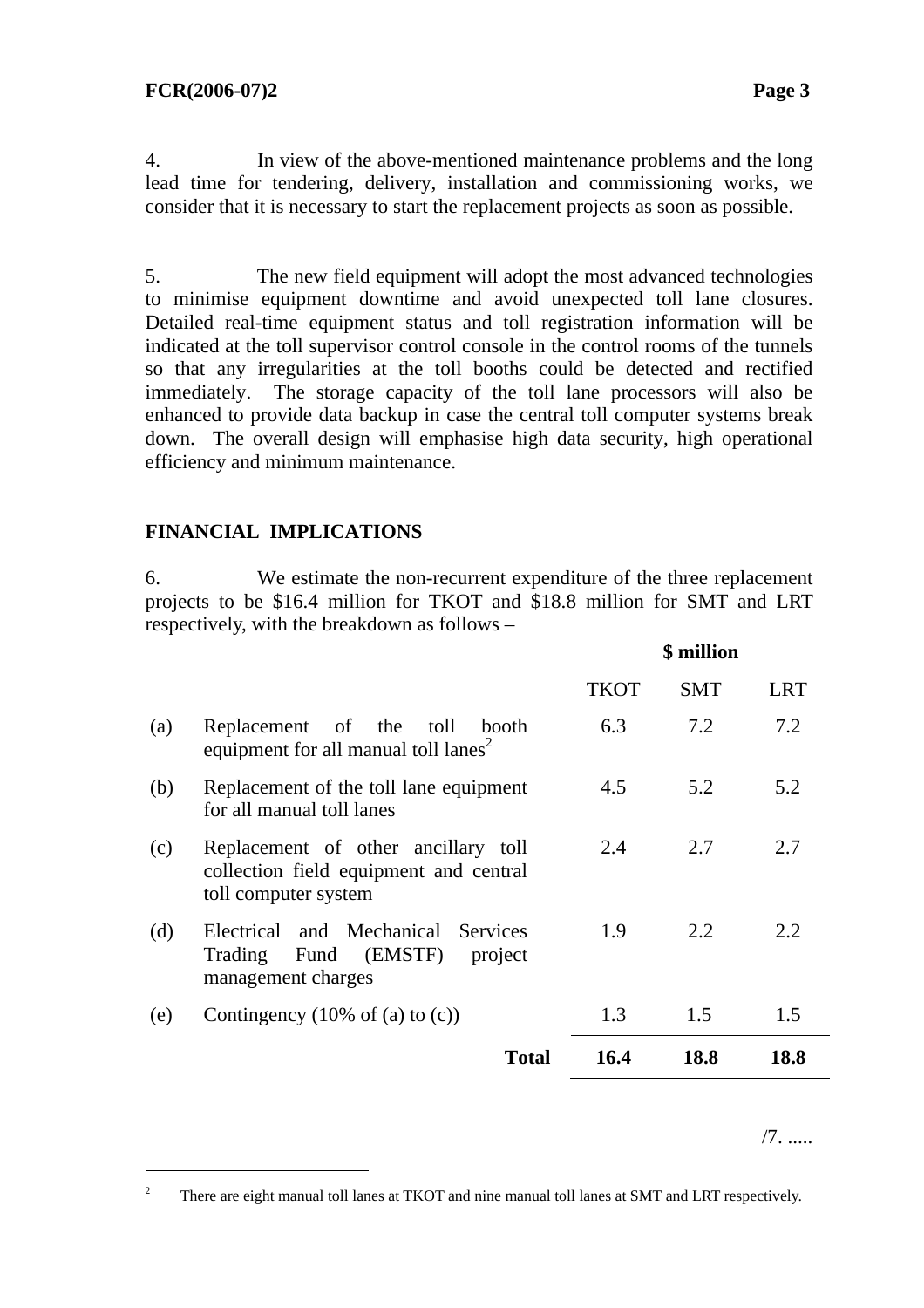7. As regards paragraph 6(a) above, the cost is for the design, supply, installation, testing and commissioning of the toll booth equipment, including the toll lane processors for the control and monitoring of all field equipment, the toll collector terminal, the card readers for access control, the intercoms, emergency foot-operated alarm, security switches, beacons and the necessary interfacing devices with the Autotoll System.

8. As regards paragraph 6(b) above, the cost is for the design, supply, installation, testing and commissioning of the toll lane equipment, including the toll lane status signals, the manual barriers, the classification signs, the vehicle detectors and axle counters, the toll paid signs and traffic lights.

9. As regards paragraph 6(c) above, the cost is for the design, supply, installation, testing and commissioning of other ancillary toll collection field equipment and the central toll computer system. These include the toll supervisor console, the communication networks between the toll lane processors and the central toll computer, and the uninterruptible power supply for the toll collection system.

10. As regards paragraph 6(d) above, the cost is for the payment to EMSTF for providing engineering consultancy services, which include technical studies, definition of requirements, preparation of project programme and estimates, design, tendering, site inspection, installation supervision, testing and commissioning of the systems, as well as monitoring of defect rectification during the defect liability period of each project.

11. The estimated cash flow is as follows –

|           |              | \$ million  |            |            |  |  |  |  |  |  |  |  |  |
|-----------|--------------|-------------|------------|------------|--|--|--|--|--|--|--|--|--|
|           |              | <b>TKOT</b> | <b>SMT</b> | <b>LRT</b> |  |  |  |  |  |  |  |  |  |
| 2006-2007 |              | 1.7         | 1.9        | 1.9        |  |  |  |  |  |  |  |  |  |
| 2007-2008 |              | 6.5         | 7.5        | 7.5        |  |  |  |  |  |  |  |  |  |
| 2008-2009 |              | 8.2         | 9.4        | 9.4        |  |  |  |  |  |  |  |  |  |
|           | <b>Total</b> | 16.4        | 18.8       | 18.8       |  |  |  |  |  |  |  |  |  |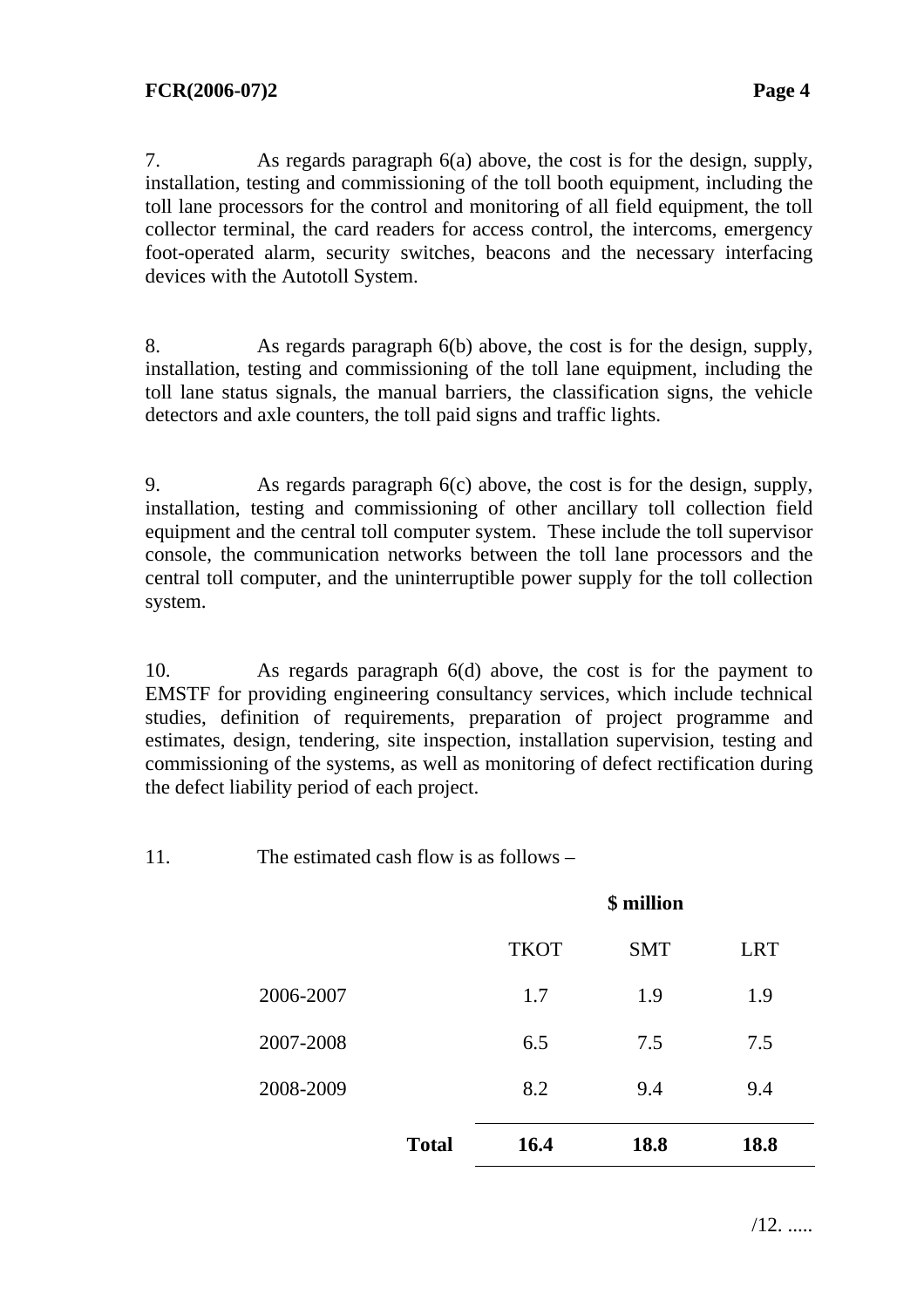Encl.

12. Since the three projects involve replacement of existing equipment, there will not be any additional recurrent expenditure.

13. The proposed replacement projects will have no impact on the level of tolls of the three tunnels.

# **IMPLEMENTATION PLAN**

14. We propose to start the replacement projects for the three tunnels in late August 2006. The replacement works at the three tunnels will be implemented simultaneously and will take about 27 months to complete. The first nine months are for preparatory works including detailed investigation, system design and preparation of specifications and tendering. The latter 18 months are for equipment manufacturing and delivery, system installation, testing and commissioning. The projects are expected to be completed before the end of November 2008. The work programme is at the Enclosure.

15. During the implementation of the projects, we will ensure minimal disruption to the tunnel traffic as far as possible. All the installation works will be arranged during the non-peak hours or the tunnel closure period in early hours such that the normal operation of the tunnels will not be affected. To avoid disruption of the traffic flow through the tunnels, we will also replace the equipment lane by lane and divert traffic to the lanes in operation.

# **PUBLIC CONSULTATION**

16. We consulted the Legislative Council Panel on Transport on 24 February 2006 on the three proposed replacement projects. Members were generally supportive of the proposals.

# **BACKGROUND**

17. The field equipment of the toll collection systems (including the traffic control equipment, vehicle detection equipment, vehicle classification equipment and toll booth equipment) for the manual toll lanes in SMT and TKOT was installed in 1990, and that in LRT was installed in 1991. The equipment is under the control of the toll lane processors, which feed the toll registration details to the toll central computer system of the respective tunnel for real-time monitoring and generation of toll collection reports.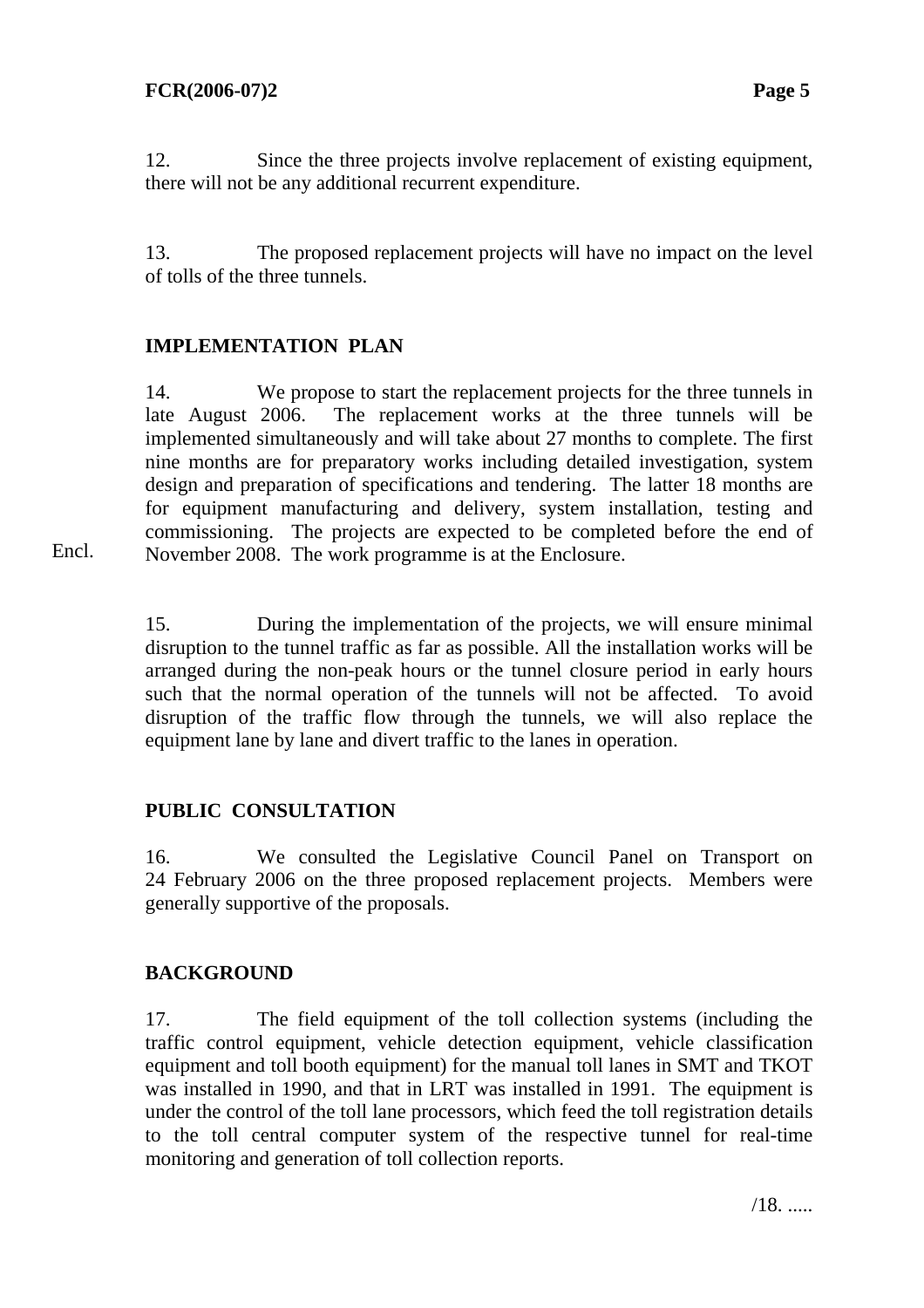18. The tunnels are currently operated by their respective management contractors. Transport Department is responsible for the timely replacement of major systems in the tunnels in consultation with the Director of Electrical and Mechanical Services.

---------------------------------

Environment, Transport and Works Bureau March 2006